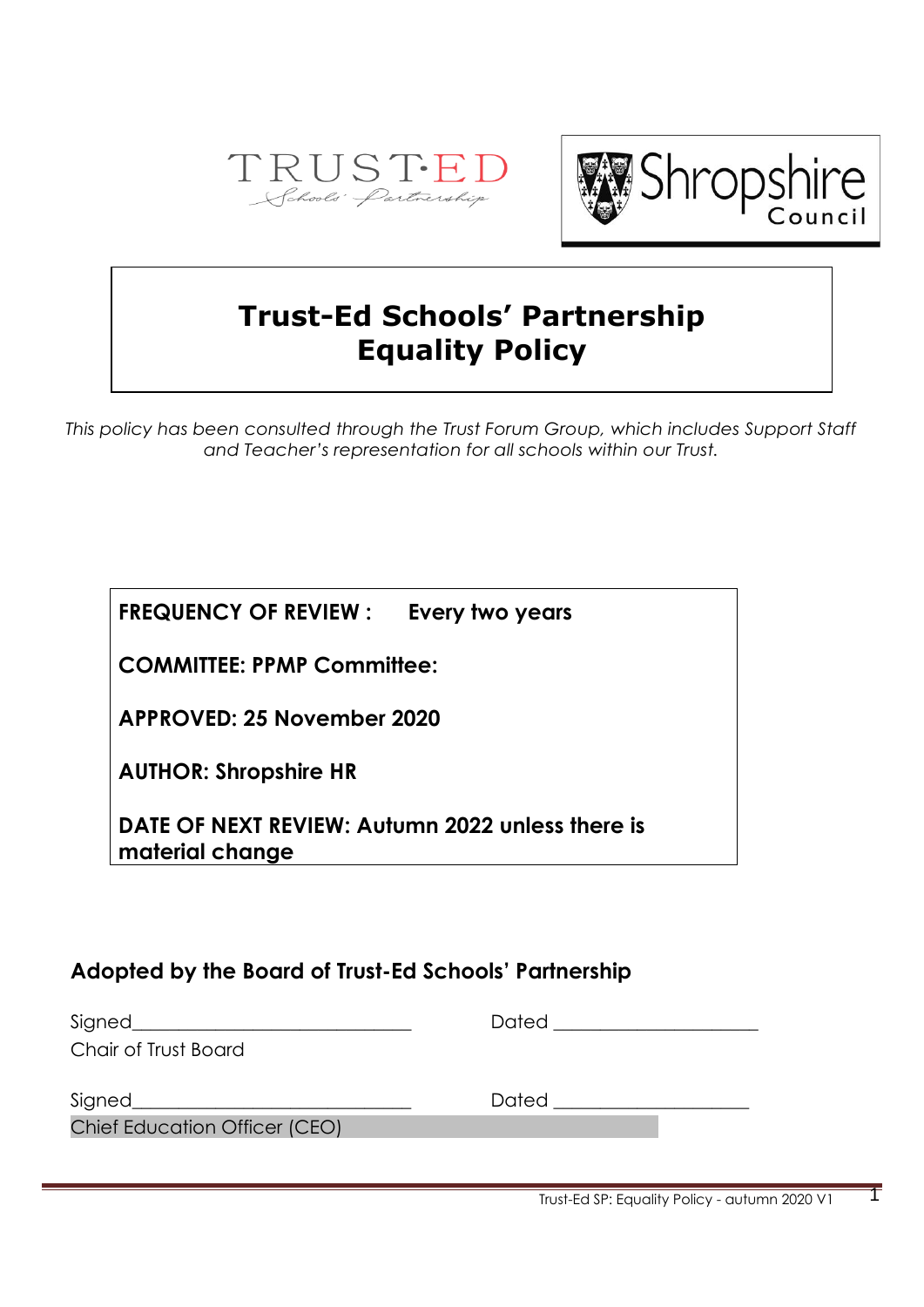## **CONTENTS**

|     |                                        | Page |
|-----|----------------------------------------|------|
| 1.  | Introduction                           |      |
| 2.  | <b>Roles and Responsibilities</b>      |      |
| 3.  | Scope                                  |      |
| 4.  | <b>Public Sector Equality Duty</b>     |      |
| 5.  | <b>How to Resolve Difficulties</b>     |      |
| 6.  | How to identify and act on Hate Crime  |      |
| 7.  | Recruiting and employing people fairly |      |
| 8.  | <b>Training &amp; Development</b>      |      |
| 9.  | <b>Promotion and Determining Pay</b>   |      |
| 10. | <b>Associated Trust Policies</b>       |      |
| 11. | <b>Monitoring and Review</b>           | 8    |

## **Appendices**

|    | <b>Definitions</b>                                               |
|----|------------------------------------------------------------------|
| D. | <b>Shropshire LA Hate Crime Reporting Protocol Documentation</b> |
|    | <b>Further Reference</b>                                         |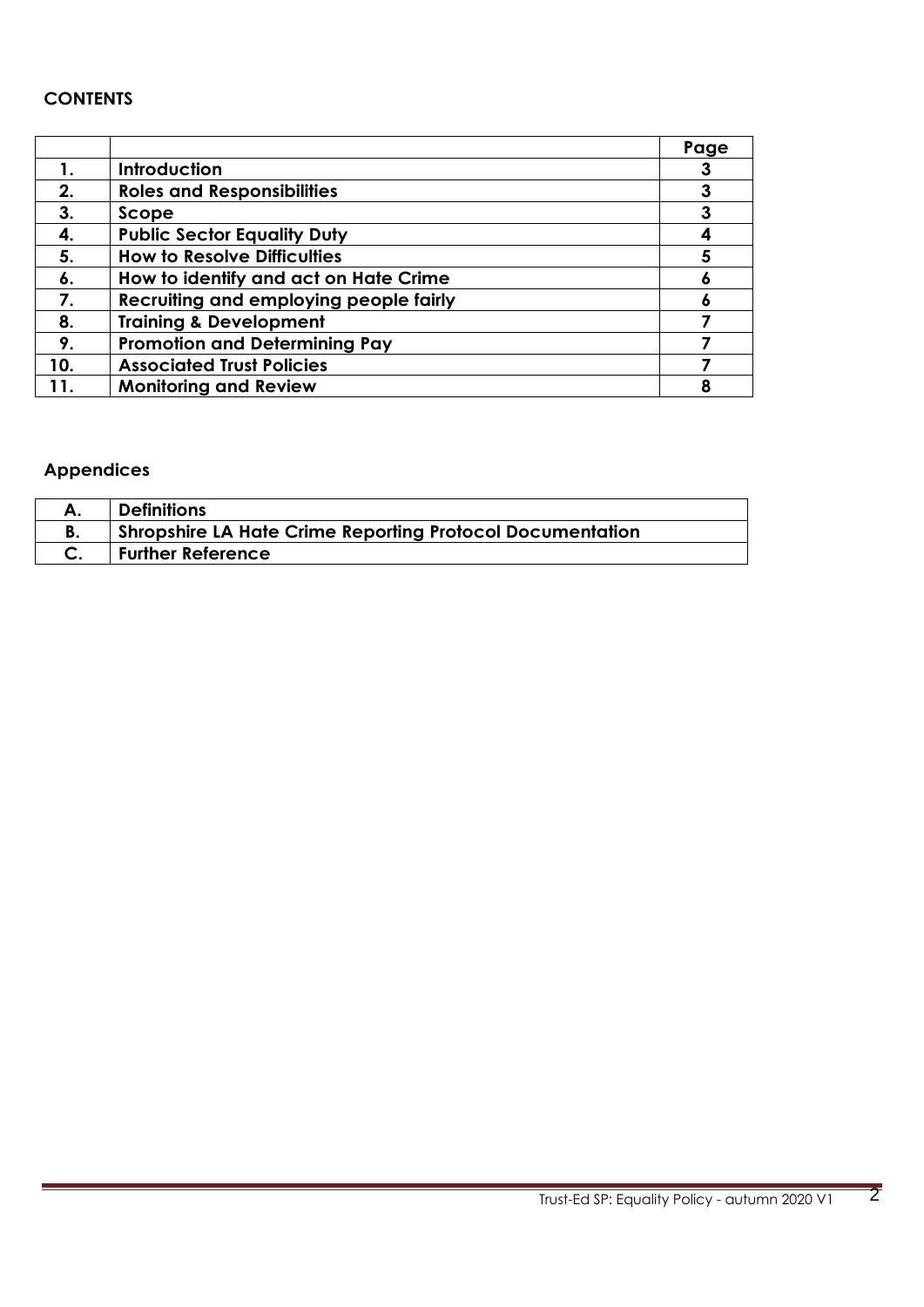## **Trust-Ed Schools' Partnership Equality Policy**

## **1. Introduction**

The Trust is committed to eliminating discrimination and encouraging diversity amongst the workforce. The Equality Act 2010, which consolidated and replaced much of the previous equality legislation, forms the basis of this policy. As the employer, the Trustees have a legal duty to provide opportunities for both learning and employment in an environment, which is fair, and without discrimination.

The equality commitment for the Trust is to ensure that selection for employment, promotion, training or any other benefit will be on the basis of aptitude and ability. Additionally, the disciplinary, grievance, harassment and bullying policies and procedures must all be free from discrimination. All employees with any of the 'protected characteristics' must be treated fairly and with dignity and respect.

#### **The school/academy aims to:**

- create an environment in which individual differences and the contributions of all staff are recognised and valued.
- provide every employee with a working environment that promotes dignity and respect to all, where employees feel able to challenge behaviour and attitudes which are contrary to the policy.
- ensure that no form of intimidation, bullying or harassment will be tolerated and cases will be dealt with swiftly and fairly. The Trust's Bullying and Harassment Policy is available to complainants and the Trust's Disciplinary Policy may be instigated against perpetrators.
- ensure training, development and progression opportunities are available to all staff.
- review all its employment practices and procedures to ensure fairness.

#### **2. Roles and Responsibilities**

It is established in section 1 above that the 'employer' has a legal duty to provide opportunities for both learning and employment in an environment, which is fair, and without discrimination. However, all staff and volunteers within the Trust are responsible for discouraging examples of discrimination that they observe within the workplace. The Headteacher has overall responsibility for the daily implementation of equality practices and should have due regard to how the school's existing and proposed policies and decisions impact upon equality. Throughout this policy 'Headteacher' will also refer to the Executive Headteacher and Executive Education Officer. Headteachers should also seek advice and support from the Trust's HR provider.

## **3. Scope**

This policy refers to all staff and volunteers within the Trust. The Trust will also have an equality policy which relates to pupils and which is published on external school/ Trust websites.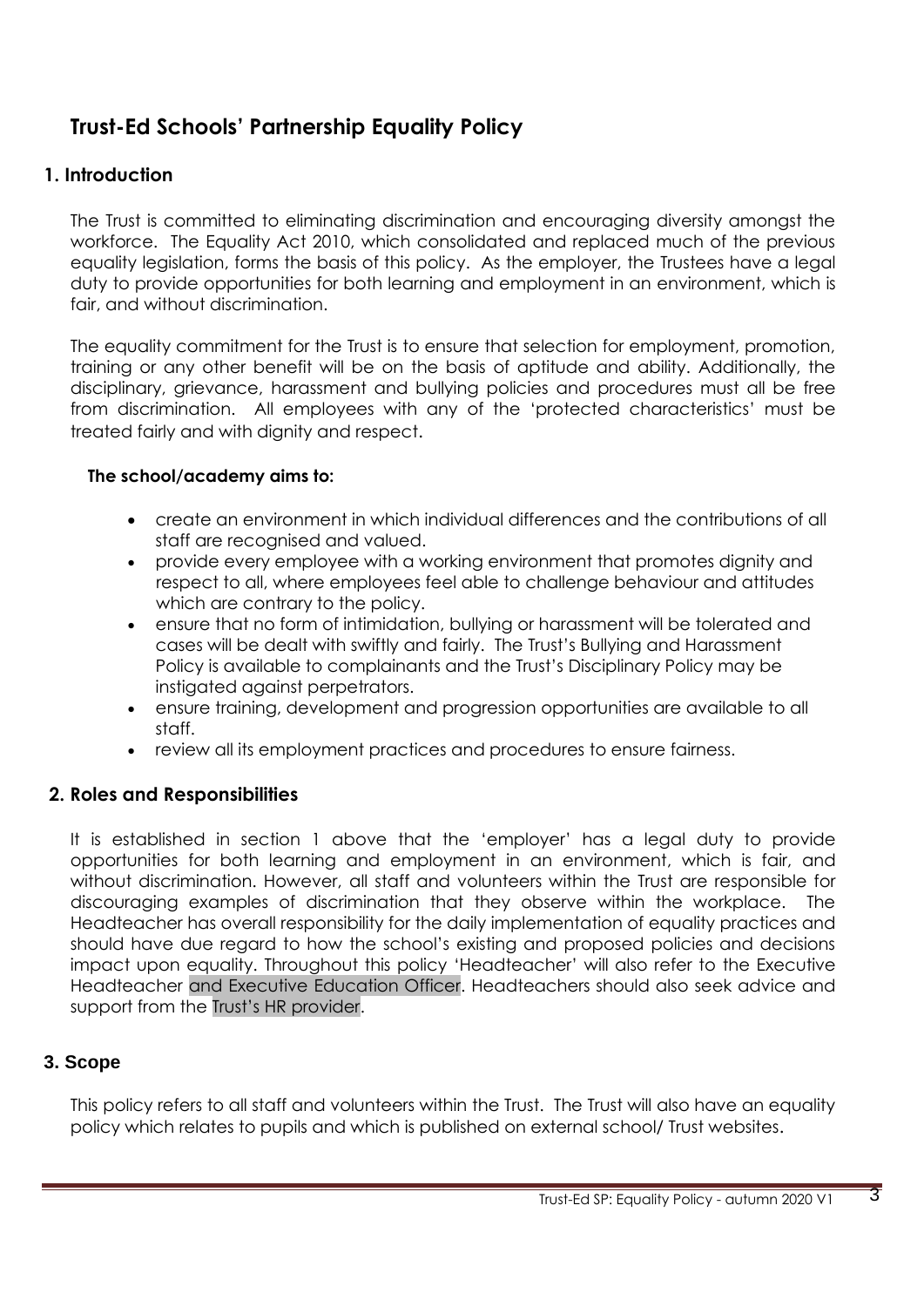## **4. Public Sector Equality Duty**

The Public Sector Equality Duty (PSED), introduced under the Equality Act 2010, applies to public sector bodies, including maintained schools and academies as well as to listed local authorities. The legislation states that a listed authority must comply with both a general duty and with specific duties as set out in the Equality Act 2010.

#### General Duty

The General Equality duty may be described as the duty on a listed public authority, when carrying out its functions, to have due regard to the three equality aims.

The aims for Trust are:

- **to eliminate discrimination, harassment, victimisation** and any other conduct that is prohibited. In relation to pupils, the Trust may seek to meet this aim by monitoring admissions, exclusions, attendance and prejudice related incidents. In respect of staff, schools and academies may seek to meet this by ensuring that there are appropriate employment policies in place,
- **to advance equality of opportunity** between groups/people who share a relevant protected characteristic and groups/people who do not share it, by considering the need to remove or minimise disadvantage, by taking steps to meet different needs, and by encouraging participation when it is disproportionately low.
- **to foster good relations** between groups/people who share a relevant protected characteristic and groups/people who do not share it.

#### Specific duties

The specific duties support the performance of the general duty, listed authorities (including Academy Trusts) are required to prepare and publish:

- information about workforce diversity and about service user diversity, to show they are complying with the PSED which must be updated annually and
- one or more equality objectives which an authority thinks it should achieve to advance any of the three general duty aims. This should be updated at least every four years with effect from April 2012.

Academy Trusts with fewer than 150 employees do not need to publish information about employees, but should still collate information, for example statistics on the breakdown and distribution of the workforce by age, gender, disability and race, to enable compliance with the general duty.

The Trust will need to gauge number across all schools in the Trust to determine whether it is necessary to publish data collected.

However, information must be published relating to pupils. Schools should nevertheless ensure that individuals can not be identified through the publication of this equality data.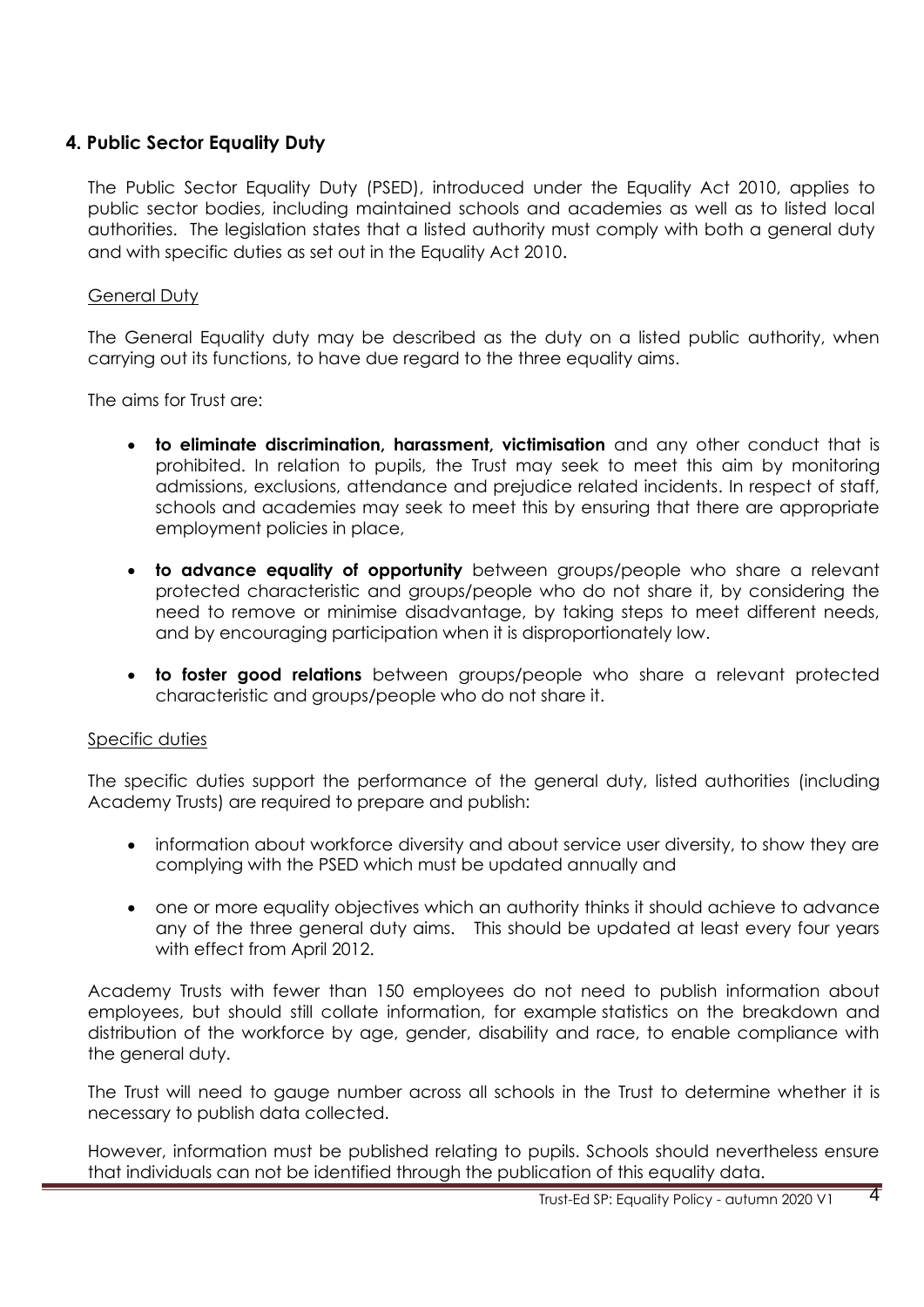Equality objectives must be specific and measurable. The Trust must publish one or more equality objectives as per the minimum of every four years. This information relevant to the school should be published on the school website.

The Trust as a public body should include the following nine **Protected Characteristics** groupings of people when considering the PSED obligations, Appendix A:

- Age
- Disability
- Gender reassignment
- Marriage and civil partnership
- Pregnancy and maternity
- Race
- Religion or Belief
- Sex
- Sexual Orientation

The Trust should ensure due regard to the needs of all people in these groups when developing policy and strategy.

It is not appropriate within a school setting that age and marriage and civil partnership information relating to pupils to be required. However, age and marital status and civil partnership information should be recorded in respect of employees.

Decision makers within the Trust must be aware of the duty to have 'due regard' when making decisions or taking action and must assess whether it has implications for people with a particular Protected Characteristic. Equality implications should be considered when policies or decisions are being made, and should be kept under review, for example through the use of standard Equality and Social Inclusion Impact Assessments (Appendix C).

Additionally, it is also unlawful to discriminate on the grounds of trade union membership or non-membership, part time or fixed term contract status and past unrelated convictions. Definitions of the protected characters and types of discrimination are shown at Appendix A.

## **5. How to Resolve Difficulties**

The Headteacher is responsible for preventing employees from suffering discrimination in the workplace. Employers are ultimately responsible for any discrimination carried out by their employees, regardless of the employer's knowledge or approval. The Headteacher must also ensure that their staff are not harassed by a third party. It is important therefore that the Headteacher ensures that all staff and volunteers are aware of the policy.

## • **Internal issue.**

If an employee complainant raises a grievance because either they are subject to discrimination by a member of staff, or because they have witnessed discrimination directed towards another person by a member of staff, they should be able to access, or request a copy of the Trust's Bullying and Harassment Policy from the Headteacher. The complainant will have the option of pursuing either the informal or formal route.

In cases where an employee's conduct falls short of the required standard, the disciplinary procedure may be invoked. The disciplinary procedure is the means by which rules are observed and standards are maintained. In cases where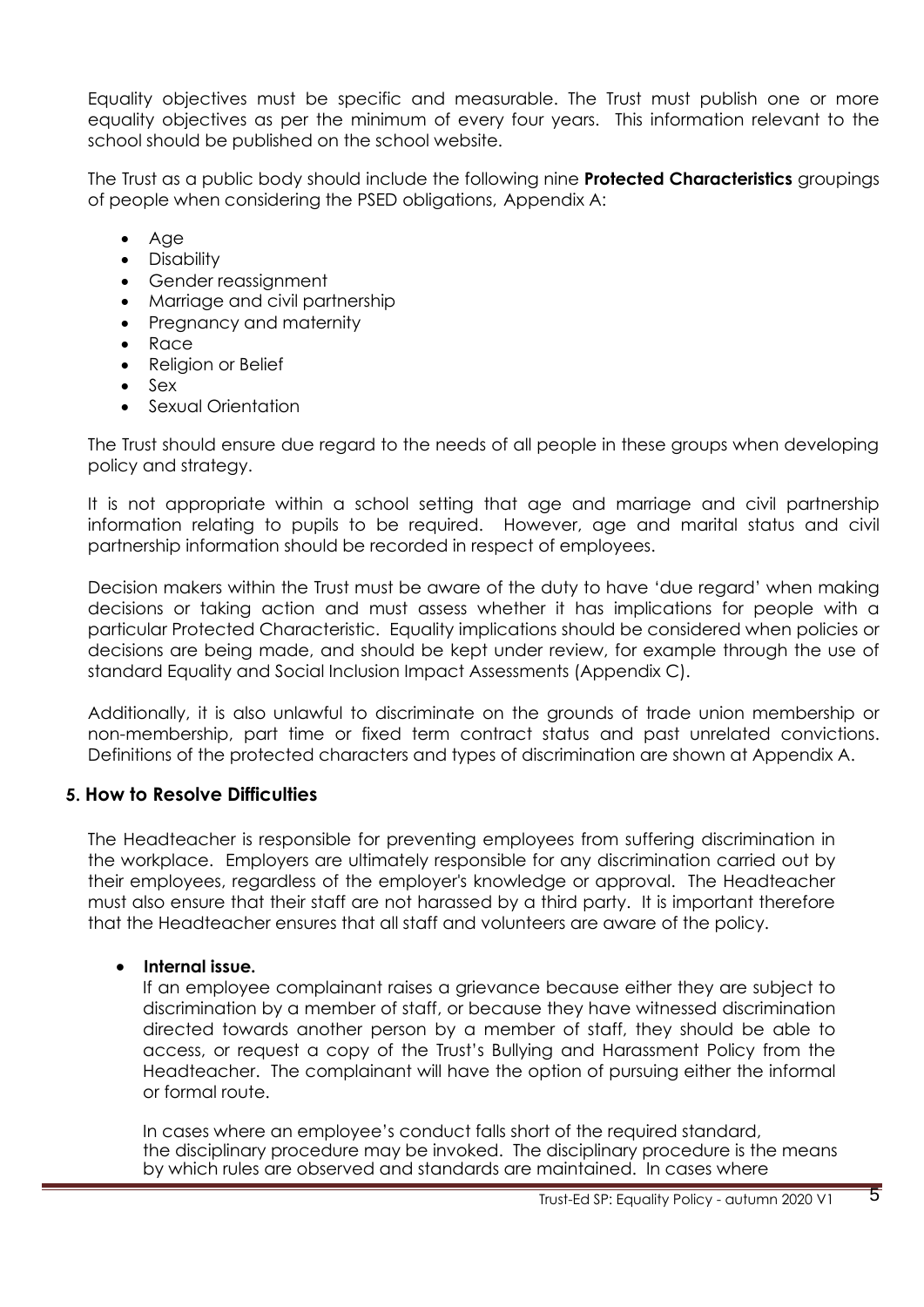the misconduct is minor, it may be dealt with through the informal route. However, in cases where the informal route has not had the desired effect or the misconduct is considered too serious, the formal route should be followed. Certain acts such as a serious breach of the Trust's adopted Equality Policy, including any form of unlawful discrimination, victimisation, bullying or harassment of pupils or colleagues may constitute gross misconduct which may lead to dismissal.

#### • **External issue**

If an employee complainant raises a grievance because either they have been subject to discrimination by a third party, or because they have witnessed discrimination directed towards another person by a third party they should be able to access the Trust's Bullying and Harassment Policy.

Where a third party complainant raises a grievance because either they have been subject to discrimination by an employee, or because a third party has witnessed discrimination directed towards another person by an employee they should access the Schools Complaint Procedure.

## **6. How to identify and act on Hate Crime**

Hate crime is an offence committed against a person or property motivated by the perpetrator's hostility and prejudice towards people because they are seen as being different. By working together Trust schools should try to meet their equality and diversity obligations, particularly in seeking to eliminate discrimination, harassment and victimisation. In addition, working together aims to encourage social inclusion and promotes a resilient and caring society. The Hate Crime Reporting protocol with website links attached at Appendix B. The website links are also shown below.

<https://www.shropshire.gov.uk/crime-and-criminal-justice/report-a-hate-crime/>

<https://www.shropshire.gov.uk/media/1541542/Hate-crime-reporting-form.pdf>

## **7. Recruiting and Employing People Fairly**

The Trust will ensure that they provide equality of opportunity to all in pre-employment and employment. The Trust and each Trust school will;

- demonstrate an open and transparent approach to recruitment
- ensure that recruitment decisions are made using pre-agreed objective criteria
- seek to appoint the most suitable applicant for the job based on merit
- ensure the recruitment and selection process conveys a positive image of the school/Trust and portrays the school/Trust as an employer of choice
- demonstrate its commitment to employ, retain and develop the abilities of disabled people, for example through achievement of the 'two ticks' aware by Job Centre Plus.
- ensure that the recruitment and selection of staff is conducted in a professional, timely and responsive manner and in compliance with current employment legislation
- provide appropriate training, development and support to those involved in recruitment and selection activities in order to ensure the recruitment of employing people is fair and legally compliant.
- treat all applicants fairly, equitably and efficiently, with respect and courtesy, aiming to ensuring that the applicant experience is positive, irrespective of the outcome
- ensure that if any member of staff involved in the recruitment process is related to or has a close personal relationship with an applicant then they are not involved in the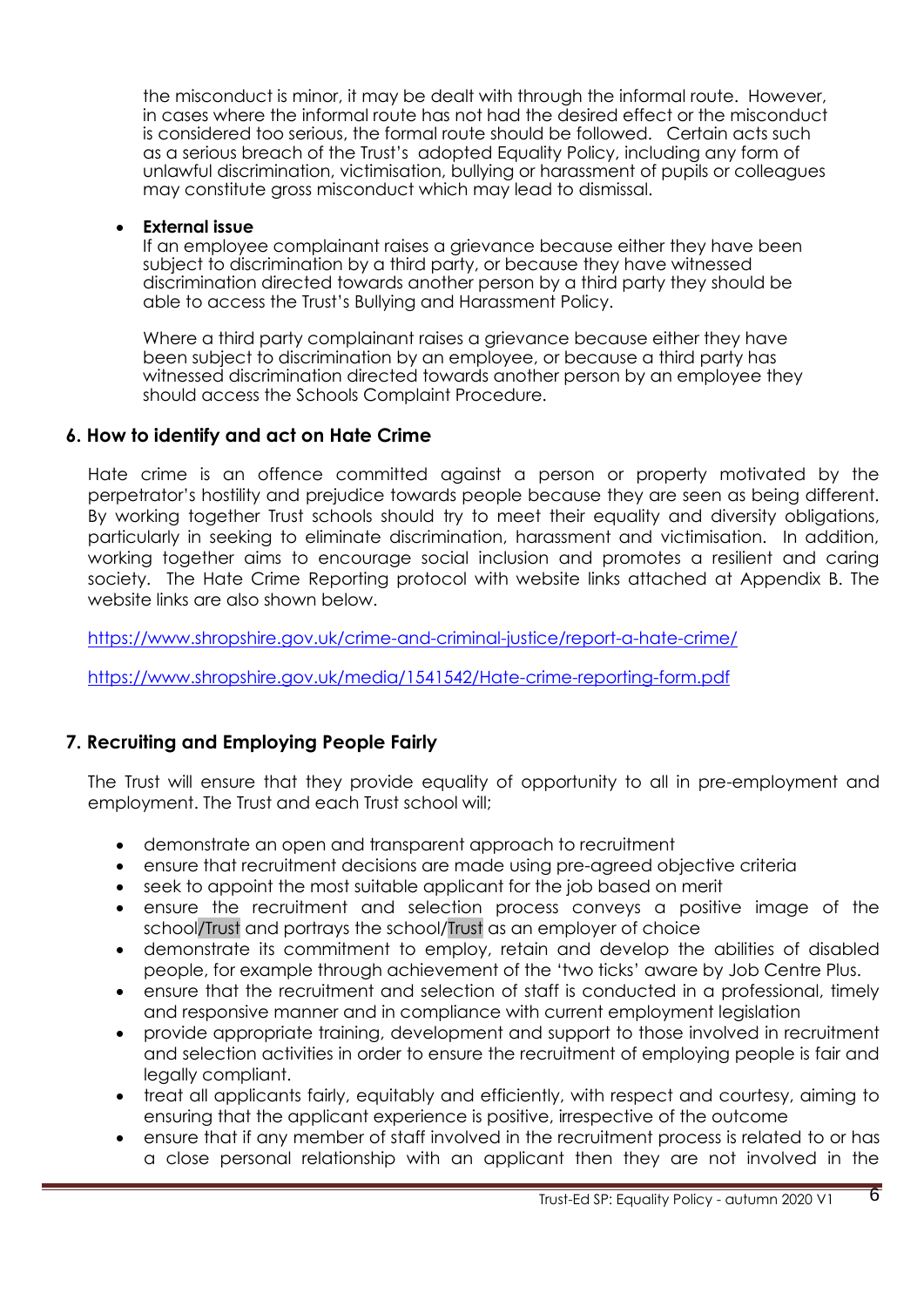recruitment process at any point. Including, but not restricted to, restructures, ringfencing, decisions about post-creation and job description content.

- ensure that all documentation relating to applicants will be treated confidentially and kept securely in accordance with the school/academy's Data Protection Policy.
- not as a matter of course require job applicants to complete a medical questionnaire as part of the application procedure. Health related questions should only be asked if they are intrinsic to a function of their work, i.e.; ensuring applicants for a PE teaching post have the physical capability to carry out the duties. Additionally, candidates should not be asked about their sickness record until they have been made a conditional offer. Additional advice can be sought from the Trust's HR provider.

## **8. Training and Development**

During training sessions, the Trust should identify good equality practice and include guidance around discrimination, harassment or victimisation as appropriate. When selecting candidates to attend training, ensure that selection is free from discrimination. The Trust may also find it helpful to refer to Shropshire Council's equality objectives around training and development in relation to good equality and diversity practices. [https://www.shropshire.gov.uk/equality,](https://www.shropshire.gov.uk/equality,-diversity-and-social-inclusion/equality-objectives/) [diversity-and-social-inclusion/equality-objectives/](https://www.shropshire.gov.uk/equality,-diversity-and-social-inclusion/equality-objectives/)

### **9. Promotion and Determining Pay**

All promotion and pay decisions must be open, transparent and fair. All decisions must be objectively justified. The Local Governing Body (LGB) and Trust Board should follow the Department for Education advice regarding equalities consideration as part of the appraisal and pay determination process. Refer to the Trust's Pay Policy.

[https://www.gov.uk/government/publications/school-teachers-pay-and-conditions-20165](https://www.gov.uk/government/publications/school-teachers-pay-and-conditions-2015)

#### **10. Associated Trust Policies**

| <b>Harassment and Bullying Policy</b>           | <b>Managing Attendance-Sickness</b>          |
|-------------------------------------------------|----------------------------------------------|
|                                                 | <b>Absence /Special Leave</b>                |
| <b>Grievance Procedure</b>                      | <b>Appointment of Staff Code of Practice</b> |
| <b>Maternity Scheme for Trust Support Staff</b> | Safeguarding guidance                        |
| <b>Adoption and Surrogacy Scheme</b>            | <b>Advertising Guidance Notes</b>            |
| <b>Flexible Working Policy</b>                  | <b>Part Time Teachers Pay and Working</b>    |
|                                                 | time arrangements                            |
| <b>Disciplinary Procedure</b>                   | <b>KCSiE: DBS Guidance for schools</b>       |
| <b>Appraisal and Capability Procedures</b>      | <b>Job Sharing Guidelines</b>                |
| <b>Parental Leave Policy</b>                    | <b>Code of Conduct for Trust Staff</b>       |
| <b>Paternity Policy</b>                         | <b>Safer Recruitment and Selection Code</b>  |
|                                                 | of Practice                                  |
| Pay Policies - Leadership, Teachers or          |                                              |
| <b>Support Staff</b>                            |                                              |

## **11. Monitoring and Review Arrangements**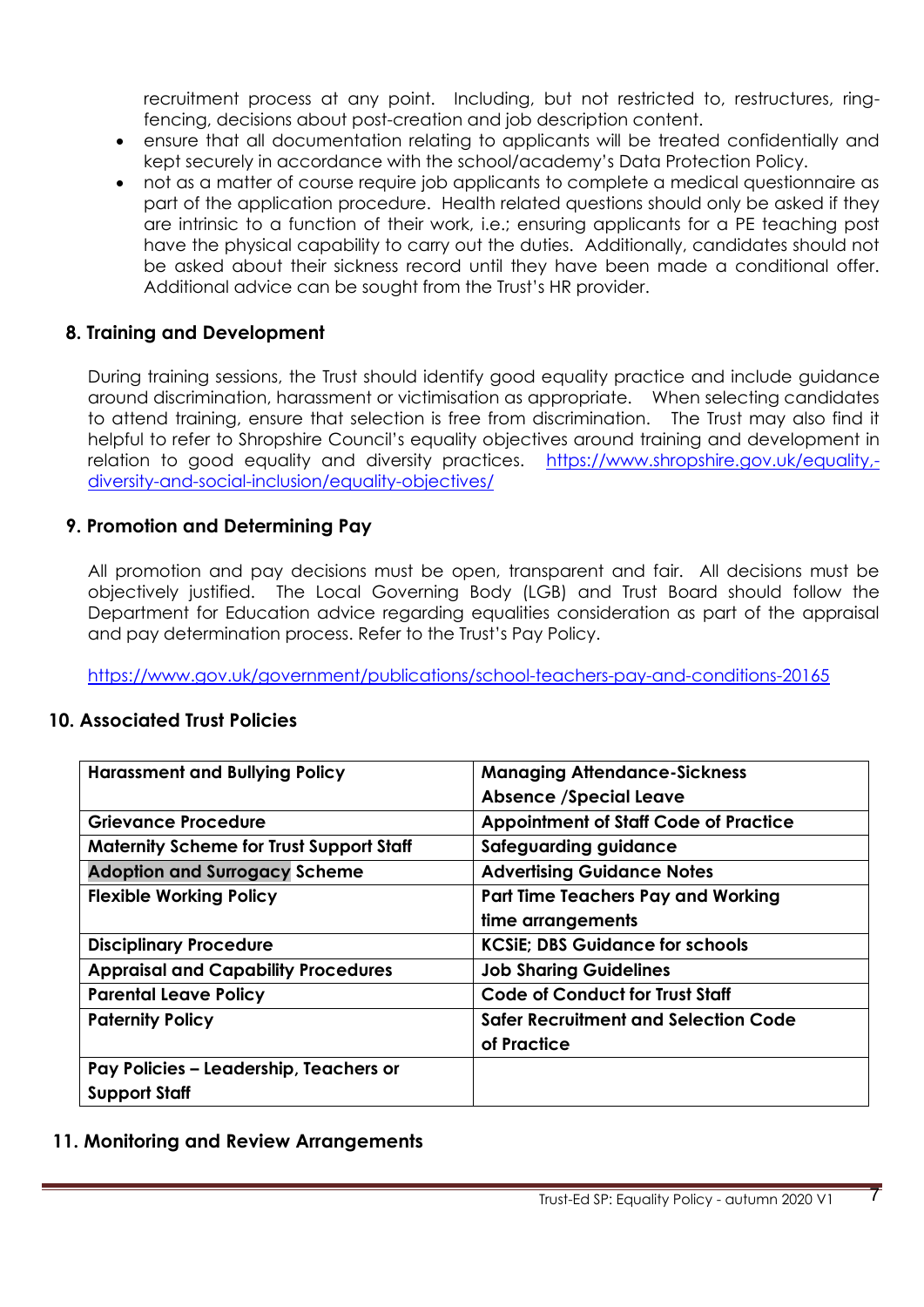The Trust may wish to consider varying their complaints policy with recommendations that it contains a vexation complaints element.

The Trust may wish to consider Shropshire Council's equality objectives including monitoring and review, in order to seek to achieve joint outcomes.

The Trust Board will monitor the outcomes and impact of this policy on an annual/biannual basis in conjunction with school representatives at an appropriate committee.

This procedure will be reviewed no later than July 2021 by The Trust's HR provider.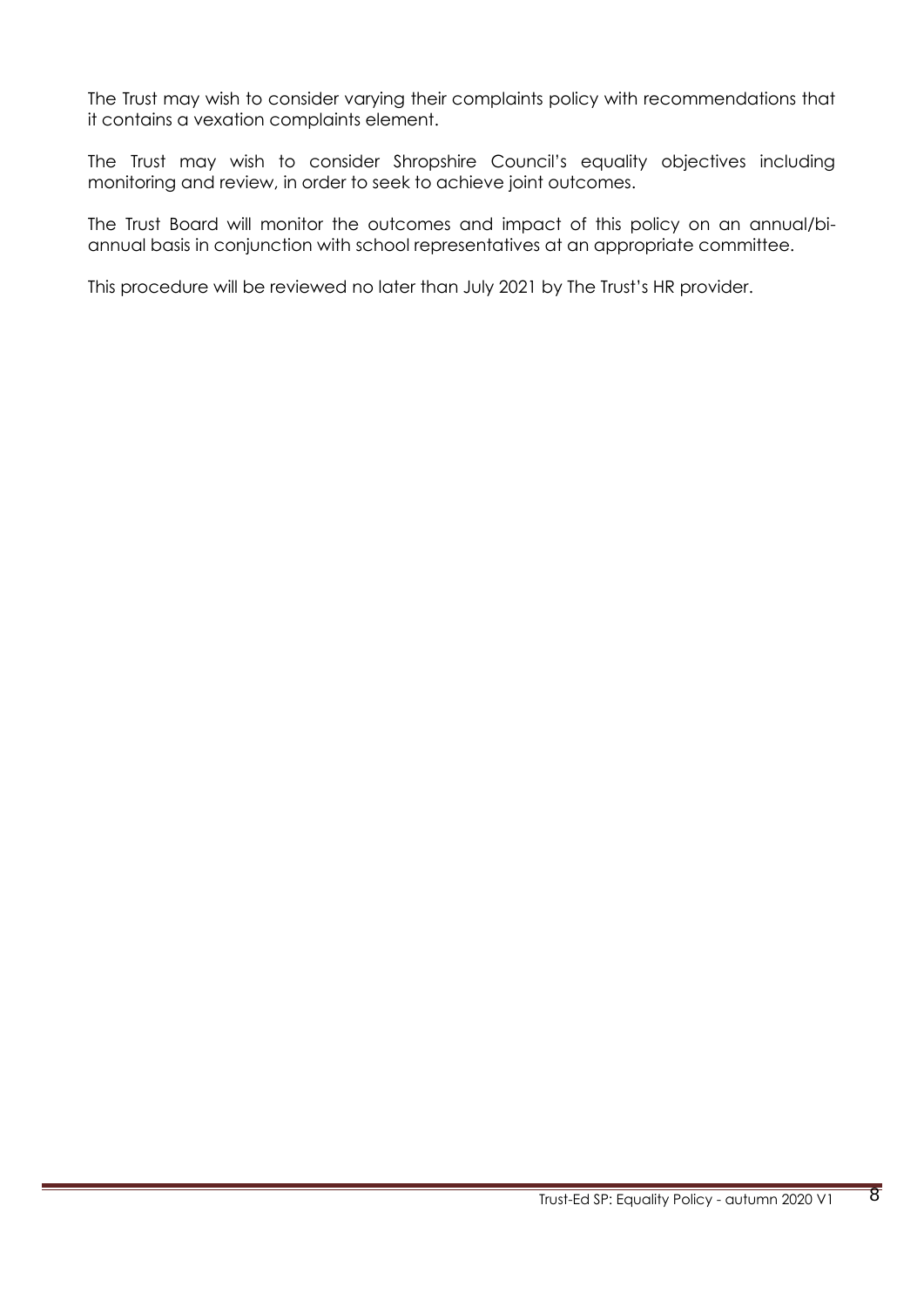## **Appendix A TRUST-ED SCHOOLS' PARTNERSHIP EQUALITY POLICY DEFINITIONS**

### **The Protected Characteristics are as follows:**

#### **AGE**

Discrimination directed at either 'young' or 'old' is likely to be unfair. It is important to emphasise that employers are highly vulnerable if they decide not to interview any job candidates who have reached an age, which they regard as an appropriate age for retirement. Employers should therefore interview all suitable candidates irrespective of age focusing on their skills and ability to do the job rather than age alone.

#### **Retiring from work**

#### **Dismissal**

Unless it can be objectively justified it is not permissible to dismiss someone on the grounds of retirement. Older workers (age 55 plus) can voluntarily retire at a time they choose and draw any occupational pension they are entitled to. Older workers may also request flexible retirement from age 55. Employers cannot force employees to retire or set a retirement age. It is advisable for the employee to contact their pension provider for further information regarding pension benefits.

Teachers Pensions<https://www.teacherspensions.co.uk/public/home.aspx>

Local Government pension Scheme<https://www.shropshirecountypensionfund.co.uk/>

#### **Work place discussions**

Whatever the age of an employee, discussing their future aims and aspirations can help an employer to identify their training or development needs and provide an opportunity to discuss their future work requirements.

For all employees these discussions may involve the question of where they see themselves in the next few years and how they view their contribution to the organisation. A useful exercise is to ask open questions regarding an employee's aims and plans for the short, medium and long term. Employers may find it useful to hold these discussions as part of their formal appraisal processes.

The outcome of any workplace discussions should be recorded and held for as long as there is a business need for doing so. A copy of the discussion should be given to the employee.

#### **Poor performance**

If an employee is performing poorly the employer should discuss this with them to establish a cause. Failure to address any poor performance with an employee because there is an expectation they will retire soon may be discriminatory. Employers should establish a reason for poor performance, setting improvement periods and agreeing what training, development and support would help the employee meet the required expectation.

If levels are not improved and an employer has followed the company's performance procedure they then may decide to dismiss the employee on capability grounds, contact Human Resources for further information.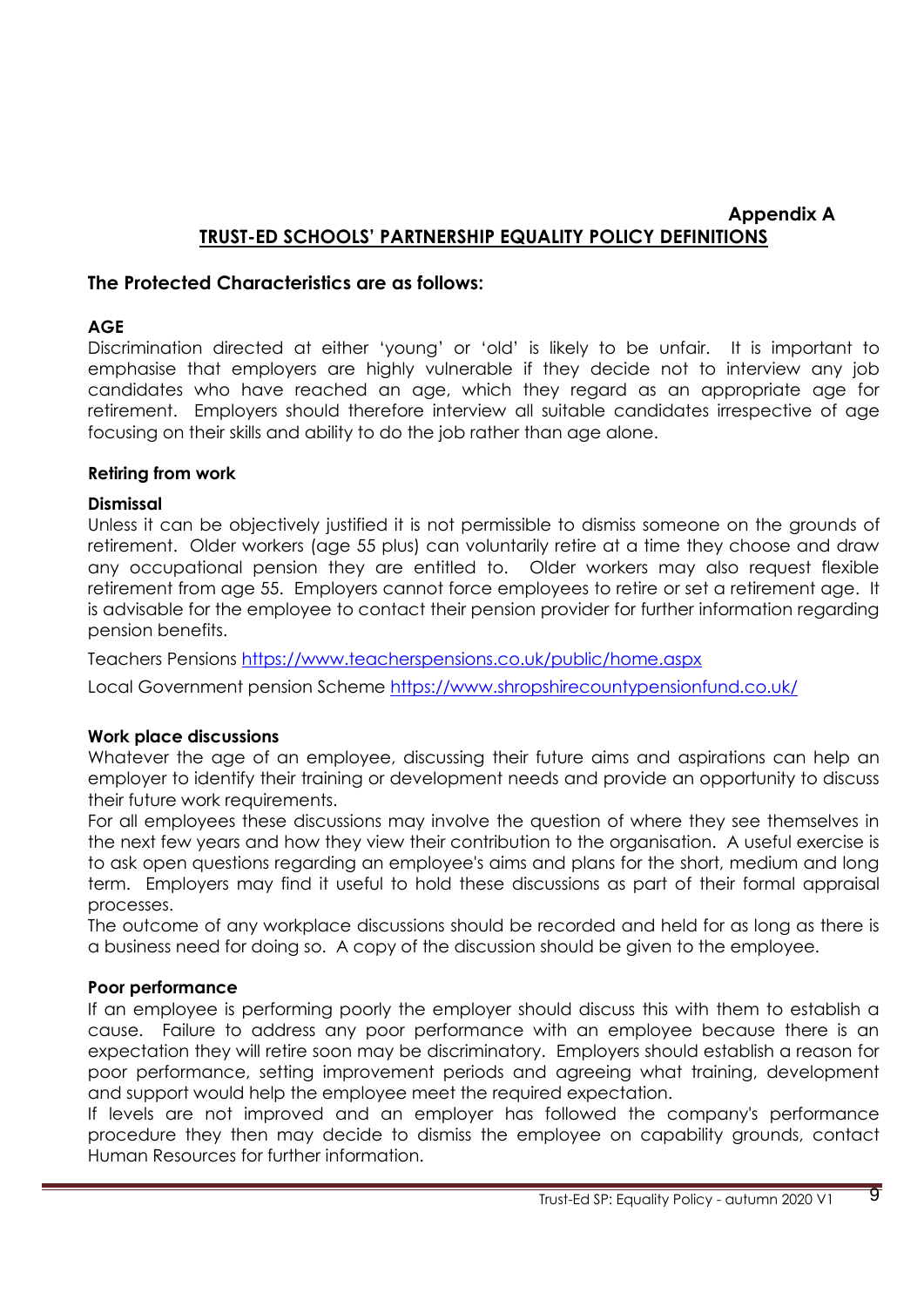### **Is the increase in annual leave based on length of service discriminatory?**

No, any increase in benefits during or before the 5<sup>th</sup> year of service is not discriminatory, the increase in the annual leave is based on loyalty, rather than age.

## **DISABILITY**

It is unlawful to discriminate against workers because of a physical or mental disability or fail to make reasonable adjustments to accommodate a worker with a disability. Under the Equality Act 2010, a person is classified as disabled if they have a physical or mental impairment, which has a substantial and long-term effect on their ability to carry out normal day-to-day activities. Day-to-day activities include things such as using a telephone, reading a book or using public transport.

If an employee has a disability that is making it difficult to work, employers should consider what reasonable adjustments they can make in the workplace to help or schedule an interview with the employee to discuss what can be done to support them. This could be as simple as supplying an adequate, ergonomic chair or power-assisted piece of equipment. Reasonable adjustments also include re-deployment to a different type of work if necessary. Further advice may be obtained from the Managing Attendance Policy and Occupational Health.

#### **GENDER REASSIGNMENT**

Gender reassignment is a personal, social, and sometimes medical process by which a person's gender presentation (the way they appear to others) is changed. Anyone who proposes to, starts or has completed a process to change his or her gender is protected from discrimination under the Equality Act. An individual does not need to be undergoing medical supervision to be protected. Therefore, for example, a woman who decides to live as a man without undergoing any medical procedures would be covered.

It is discrimination to treat transgender or gender fluid people less favourably for being absent from work because they propose to undergo, are undergoing or have undergone gender reassignment than they would be treated if they were absent because they were ill or injured, or if they were absent for some other reason.

• **Support for individuals undergoing gender transitions** - Discuss with the transgender person how they would prefer information about their transition to be communicated to colleagues. Some transgender people may feel comfortable talking about their transition with colleagues, but others may prefer not to.

• **Confidentiality** - At a point agreed with the individual, all personal records should be changed to reflect the acquired name and gender. Access to personal records, which indicate a person's previous gender should be retained only if necessary, and otherwise deleted or destroyed.

Employees should make sure that they consider the following.

• **Telling people about your situation** - Make a list of the people who need to be informed. You may wish to speak to them personally, or may prefer to ask HR or your line manager to communicate with them

• **Medical appointment and absences** - Make sure the employer knows when you will need to take time off work. It is discrimination for your employer to treat you less favourably if you are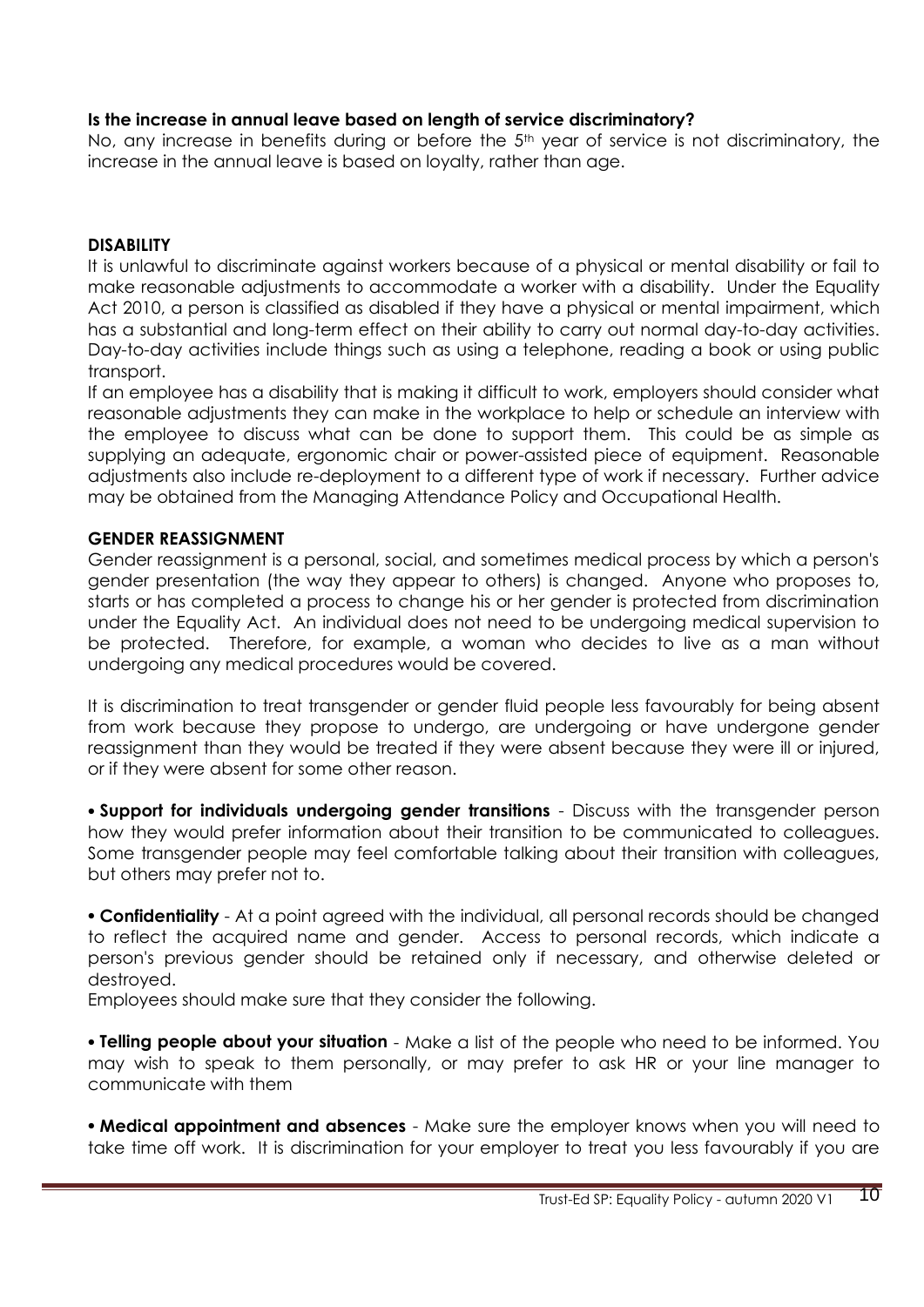absent from work for a reason related to gender reassignment than you would be treated if you were absent because you are ill or injured, or if you were absent for some other reason

• **Changing everything into your new identity -** You will need to change your name on your email address, company directories, records and work pass. Speak to the Headteacher at an early stage about how this should be managed. **[gires](http://www.gires.org.uk/)**.**org**.**uk**

#### **MARRIAGE AND CIVIL PARTNERSHIPS**

Gay and lesbian couples are able to get married or register their civil partnership in England, Scotland and Wales, which gives many of the same rights as other married couples.

Same sex couples who marry or register as civil partners have the same rights as other married couples in respect of employment rights.

The Equality Act protects employees who are married or in a civil partnership or marriage against discrimination.

#### **PREGNANCY AND MATERNITY**

It is unlawful to discriminate, or treat employees unfavourably because of their pregnancy, or because they have given birth recently, are breastfeeding or on maternity leave.

Discrimination happens when a woman is treated unfavourably because of her pregnancy, pregnancy-related illness or she exercises the right to statutory maternity leave. Ensure that an employee absent from work is notified of any important information, such as restructures, changes to terms and conditions and organisational/management changes within the school.

#### **RACE**

It is unlawful for an employer to discriminate against employees because of race, which includes colour, nationality, ethnic or national origin.

In very limited circumstances, there are some jobs, which can require that the jobholder is of a particular racial group. This is known as an 'occupational requirement'. One example is where the jobholder provides personal welfare services to a limited number of people and those services can most effectively be provided by a person of a particular racial group because of cultural needs and sensitivities.

#### **RELIGION OR BELIEF AND LACK OF RELIGION OR BELIEF**

There is no specific list that sets out what religion or belief discrimination is. The law defines it as any religion, religious or philosophical belief. This includes all major religions, as well as less widely practised ones.

To be protected under the Equality Act, a philosophical belief must:

- be genuinely held
- be a belief and not an opinion or viewpoint, based on the present state of information available
- be a belief as to a weighty and substantial aspect of human life and behaviour
- attain a certain level of cogency, seriousness, cohesion and importance
- be worthy of respect in a democratic society, compatible with human dignity and not conflict with the fundamental rights of others.

Humanism and atheism are examples of philosophical beliefs.

Workers are also protected against discrimination if they do not hold a particular (or any) religion or belief.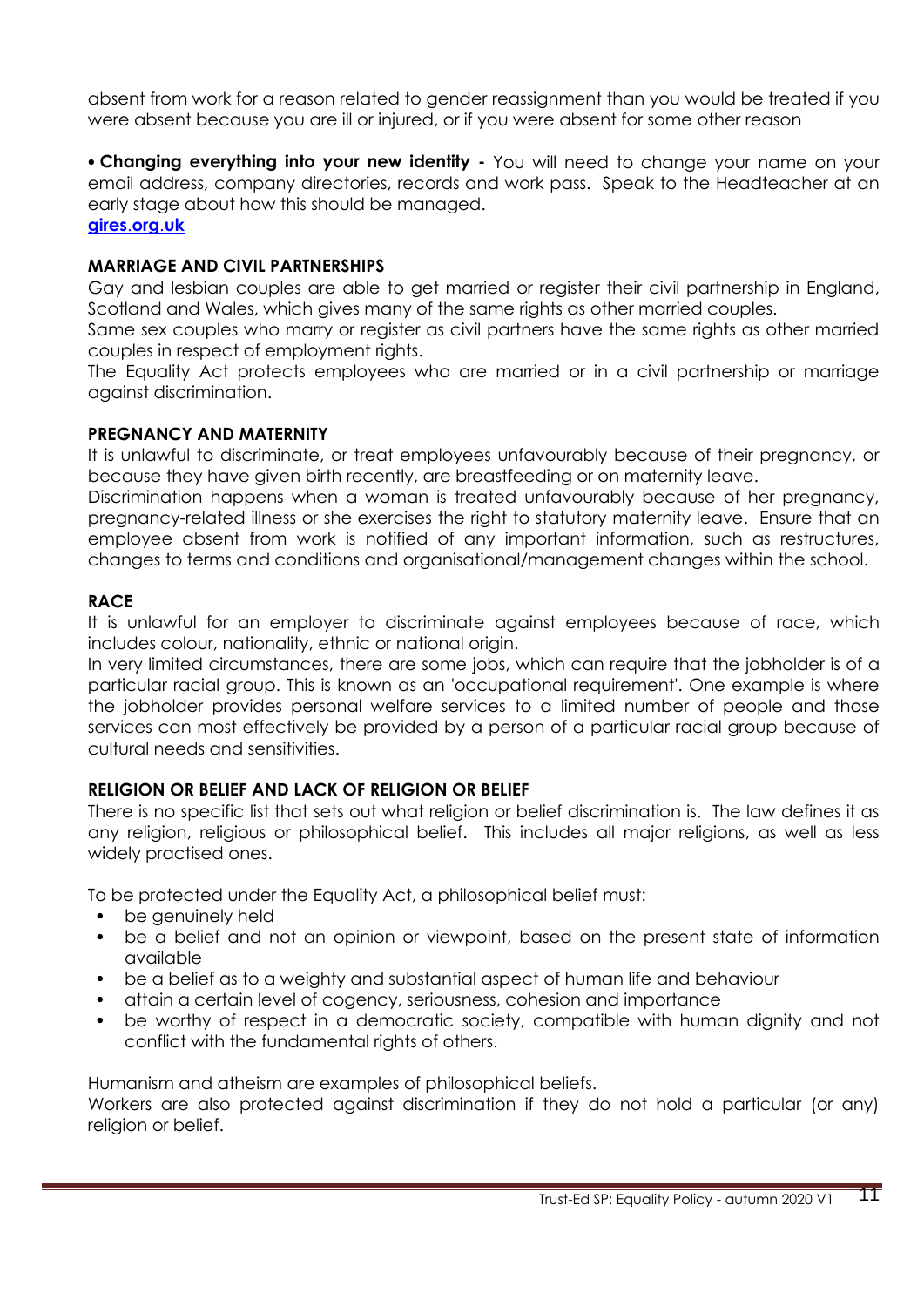Employers do not have to give workers time off or facilities for religious observance, but they should try to accommodate them whenever possible. For example, if a worker needs a prayer room and there is a suitable room available then a worker could be allowed to use it, providing it does not disrupt others or affect their ability to carry out their work properly.

Many employers find that being sensitive to the cultural and religious needs of their employees makes good business sense. This can mean making provisions for:

- flexible working
- religious holidays and time off to observe festivals and ceremonies
- prayer rooms with appropriate hygiene facilities
- dietary requirements in staff canteens and restaurants
- dress requirements.

Any schools with a religious character within the Trust may apply religious criteria in recruitment, remuneration and promotion. .

#### **SEX**

It is unlawful to discriminate against workers because of their sex, e.g. paying women less than men for carrying out the same role. In very limited circumstances, there are some jobs which can require that the job-holder is a man or a woman. This is known as an 'occupational requirement'. The list of occupational requirements is restricted and very rare.

#### **SEXUAL ORIENTATION**

An employer should protect employees from discrimination on grounds of the sexual orientation.

Sexual orientation is defined as:

- orientation towards people of the same sex
- orientation towards people of the opposite sex
- orientation towards people of the same sex and the opposite sex

## **ADDITIONAL PROTECTIONS APPLY TO THE FOLLOWING**:

#### **Equal Pay**

An employer must give equal treatment in the terms and conditions of their employment contract if staff are employed on;

Like work – which is the same or broadly similar Work rated as equivalent under job evaluation Work found to be of equal value

**Fixed Term Employees (Prevention of Less Favourable Treatment) Regulations 2002** aim to ensure employees on a fixed term contract are treated no less favourable than compared to permanent employees.

**Part Time Workers (Prevention of Less Favourable Treatment) Requigitions 2000** should receive the same rate of pay as an equivalent full time member of staff, they should not be excluded from training and should receive holiday pay pro rata to an equivalent full time employee.

**Rehabilitation of Offenders Act 1974**, many ex-offenders are given certain employment rights if their convictions become 'spent'. The DBS Code of Practice and the Rehabilitation of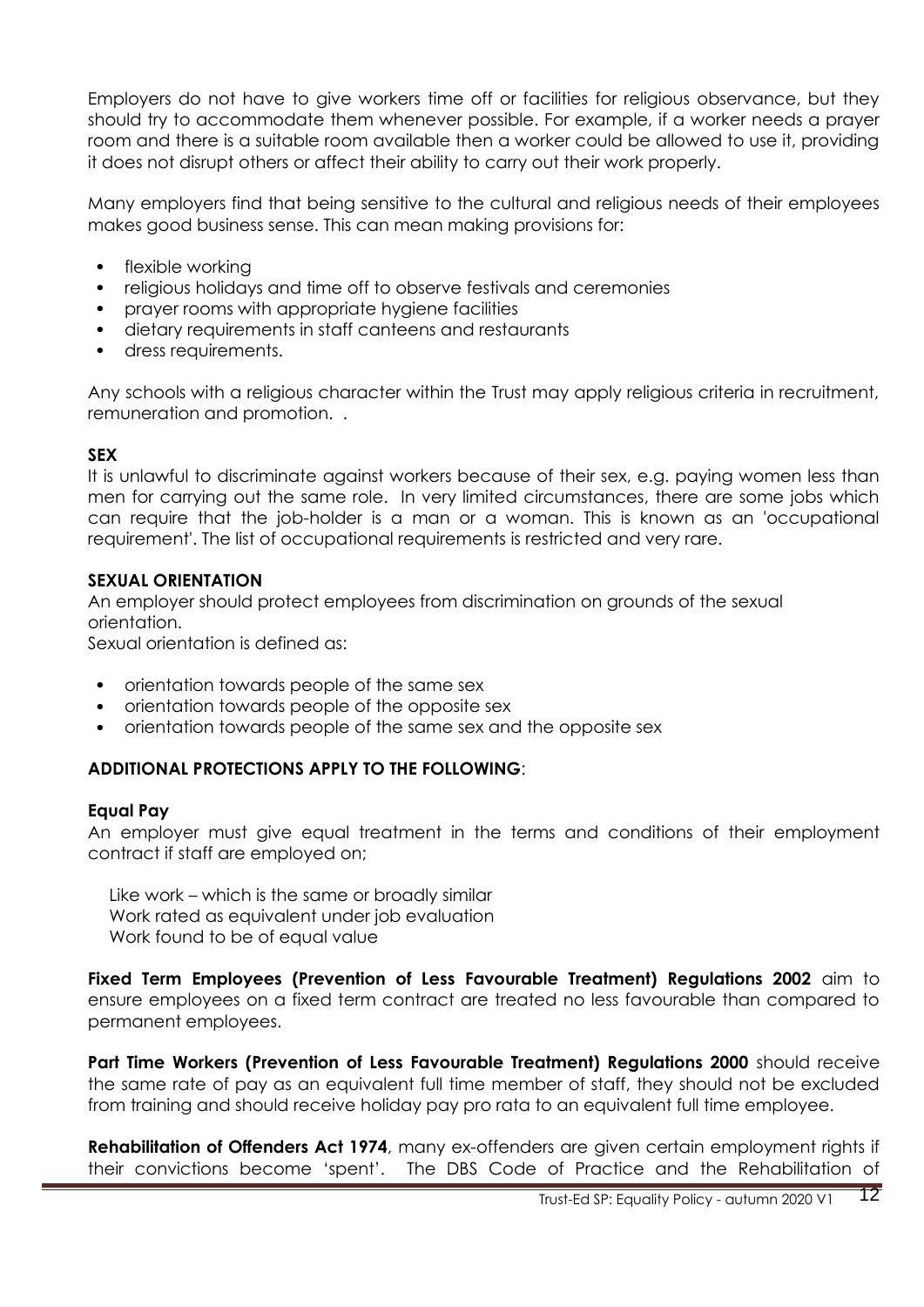Offenders Act states that employers are not allowed to discriminate against employees with a criminal background and must treat applicants fairly. Recruitment decisions should therefore be based on if the criminal information presented is relevant to the job the applicant will be carrying out.

**Trade Union Membership**. In accordance with the Trade Union and Labour Relations (Consolidation) Act 1992 protection from discrimination either because of membership or nonmembership of a trade union.

### **TYPES OF DISCRIMINATION**

#### **Direct discrimination**

Direct discrimination occurs if an employer treats a person less favourably on the grounds of a person's protected characteristic compared to a person who does not have that protected characteristic. There may be rare instances during recruitment where a genuine occupational requirement is acceptable, but this should be discussed with the HR Business Partner.

#### **Direct discrimination - associative discrimination**

Associative discrimination is direct discrimination against someone because of their association with another person who possesses a protected characteristic.

### **Direct discrimination - perceived discrimination**

Perceived discrimination is direct discrimination against a person because others think they possess a particular protected characteristic. It applies even if the person does not actually possess that characteristic but is perceived by others to do so.

#### **Indirect discrimination**

Indirect discrimination is where a criterion or practice is applied to everyone, but particularly disadvantages people who share a protected characteristic.

#### **Harassment**

Harassment is a behaviour deemed offensive by the recipient and occurs when, for a reason which relates to a protected characteristic another person engages in unwanted conduct which may be physical, verbal or non-verbal and which violates the person's dignity or creates an intimidating, hostile, degrading, humiliating or offensive environment for that person. It is the effect of the conduct rather than the perpetrators intentions that define whether it constitutes harassment. Employees can raise a complaint against behaviour that they find offensive even if it is not directed at them. Complainants need not possess the relevant protected characteristics themselves. Employees are also protected from harassment because of perception and association.

#### **Victimisation**

Victimisation has a specific meaning in discrimination law. It does not just mean singling someone out. Victimisation makes it unlawful for one person to treat another less favourably than others because they made or supported a discrimination complaint or raised a discrimination grievance or because they are suspected of doing so.

An employee is not protected if they have maliciously made or supported an untrue complaint. However, it is sufficient if the employee believes that the victim has done, or intends to do any of the things listed above.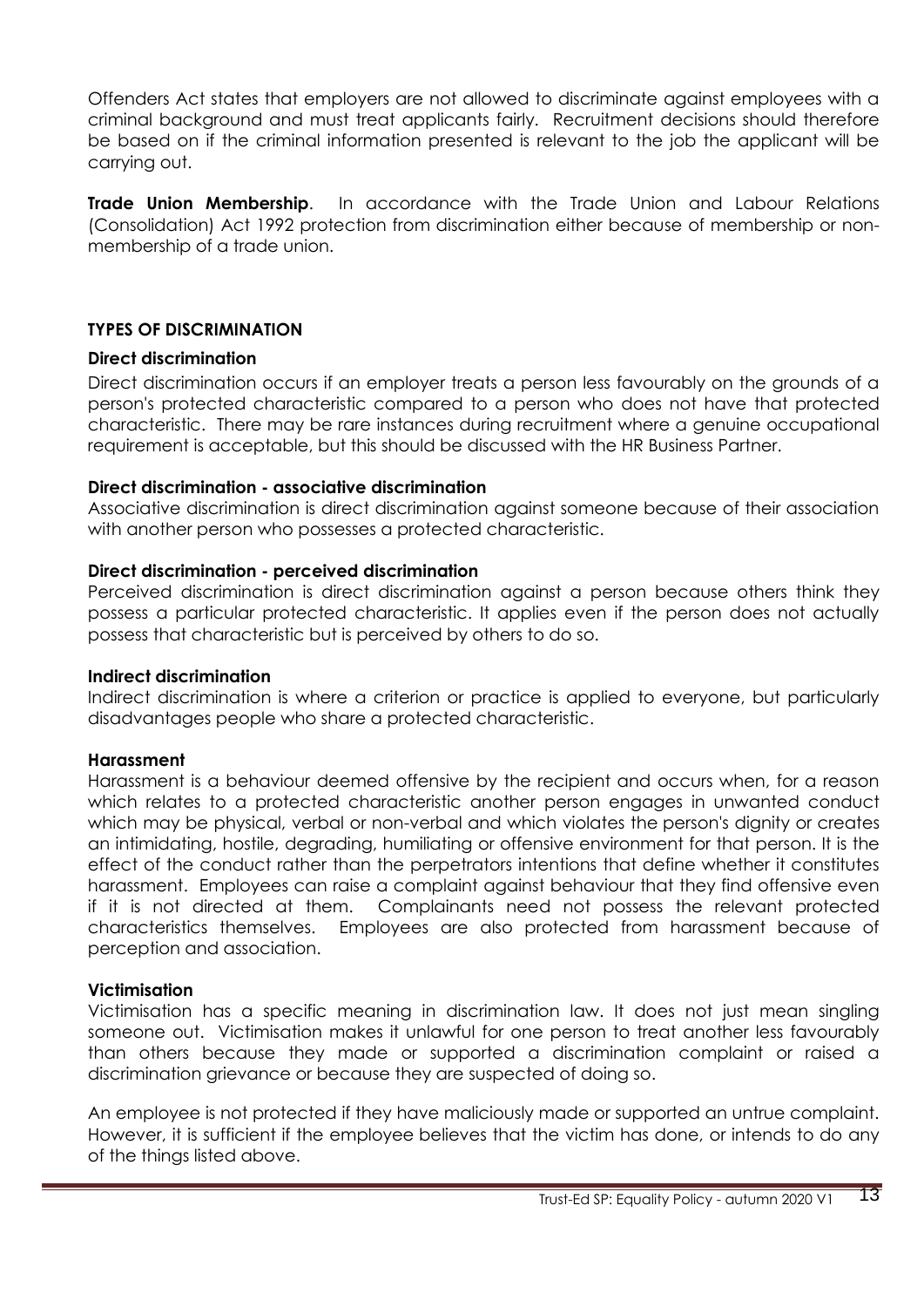**Appendix B**

## **SHROPSHIRE COUNCIL HATE CRIME REPORTING PROTOCOL.**

The recommended protocol to follow when dealing with reports of racist or other hate crime incidents is as follows:

#### **[1. The procedure](http://staff.shropshire.gov.uk/policies-and-guidance/hr-and-payroll/hate-crime-reporting-protocol/)**

In principle, the procedure for investigating accusations of racist or other hate crime incidents should be similar to the procedure, which is used for dealing with complaints.

For example, all reports of incidents should be handled courteously, helpfully and promptly. Hate crime is an offence where the victim, or any other person, perceives it to be motivated by prejudice or hate" - borne out of the Stephen Lawrence enquiry.

### **[2. Timescales](http://staff.shropshire.gov.uk/policies-and-guidance/hr-and-payroll/hate-crime-reporting-protocol/)**

Timescales for responding to an incident are the same as those for complaints:

• an acknowledgement or final response is sent within 5 working days

• a reply is sent within 20 working days, or the person reporting the incident is given an explanation of the delay

However, whereas it might be appropriate for some complaints to be dealt with informally, all reports of racist or other hate crime incidents should be dealt with on a formal basis.

#### **[3. Responsibilities](http://staff.shropshire.gov.uk/policies-and-guidance/hr-and-payroll/hate-crime-reporting-protocol/)**

The person who sees, or is first made aware of, the incident should record the details, including the name, telephone number and address of the person reporting the incident.

This person should report the incident at once to their Headteacher.

The Headteacher will have overall responsibility for the investigation of the incident and will decide who should lead this. It is also the responsibility of the Headteacher to inform the Police when necessary.

## **[4. Referencing](http://staff.shropshire.gov.uk/policies-and-guidance/hr-and-payroll/hate-crime-reporting-protocol/)**

In order to ensure that incidents are not double counted, the Headteacher should allocate a reference number to the incident - incorporating:

• an incremental reference number indicating total number of incidents within the school

• the month and year

For example: School Name, Ref no. 1, Feb 2016

## **[5. Complainant is unsatisfied with response](http://staff.shropshire.gov.uk/policies-and-guidance/hr-and-payroll/hate-crime-reporting-protocol/)**

If the complainant is not satisfied with the response then, as with complaints, this can be reviewed by the Governing Body to ensure that an appropriate investigation has been carried out.